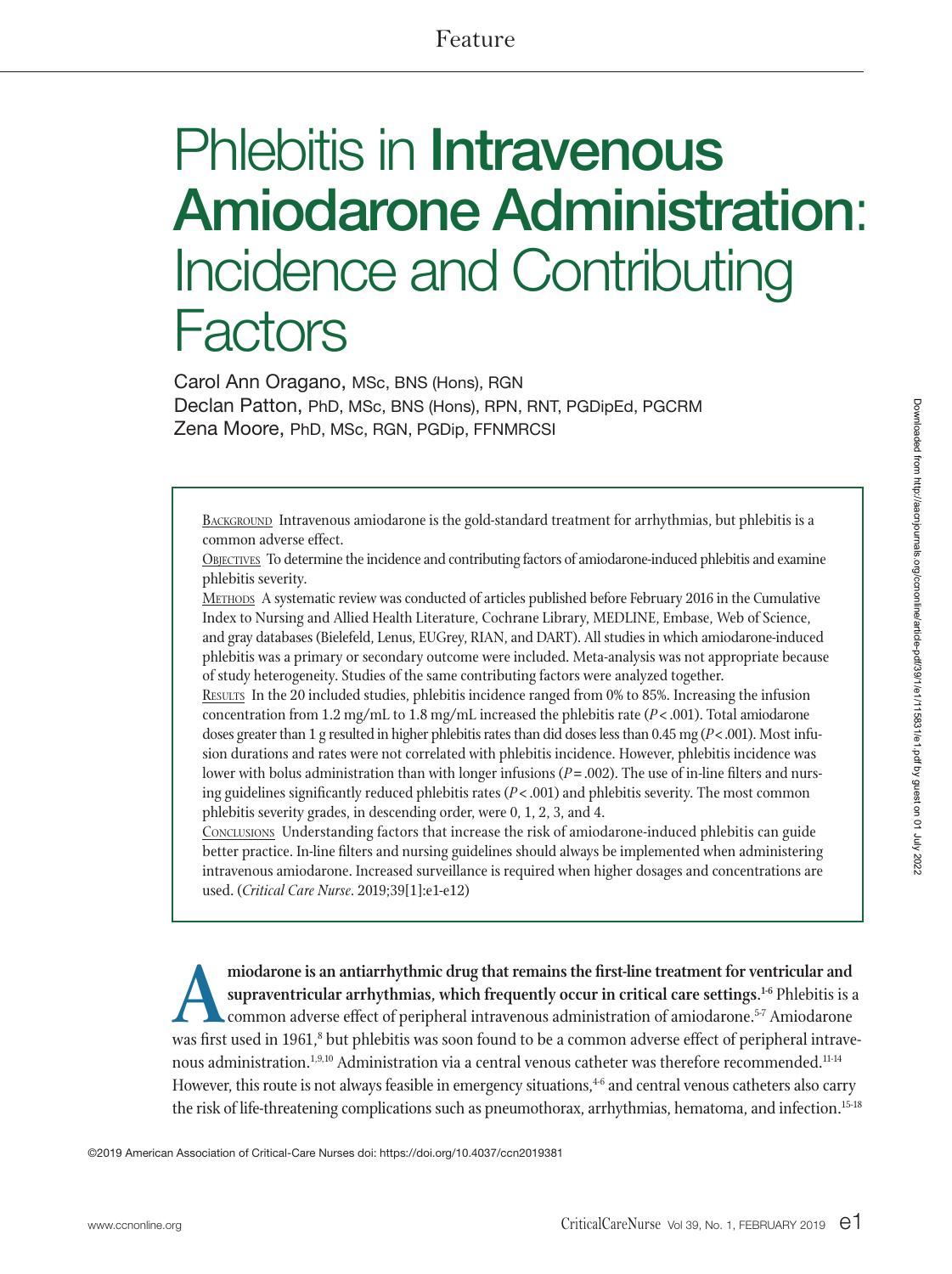To understand the incidence of amiodarone-induced phlebitis, it is important to first understand the causes of phlebitis. *Phlebitis* means inflammation of the vein wall, which can cause pain, tenderness, edema, and erythema; skin is hot to the touch and may have a palpable cord.19,20 The 3 types of phlebitis are chemical, physical, and infective.<sup>21</sup> Amiodarone-induced phlebitis is caused by chemical and physical phlebitis.<sup>22,23</sup> Chemical phlebitis is caused by amiodarone's acidic pH range (3.5-4.5). Drugs with a pH below 7, and especially those with a pH below 4.1, can damage the vein intima.<sup>20</sup> Additionally, amiodarone can precipitate at the time of administration, resulting in needle-shaped crystals adhering to the vein intima and irritating the delicate endothelium. This process is known as *crystallization*. Phlebitis symptoms may not be apparent for several hours.<sup>10,23,24</sup> Manufacturer guidelines $11$  recommend using in-line filters to protect against crystallization. Evidence for their use is mixed. Boyce and Yee<sup>25</sup> found that filters made no improvement, whereas Slim et al<sup>3</sup> found the contrary.

Physical phlebitis is related to poor catheter insertion technique and maintenance. Because amiodarone is the first-line treatment for life-threatening arrhythmias,<sup>4</sup> it most often be administered without a peripheral venous

## Understanding factors that increase amiodarone-induced phlebitis can guide better nursing practice.

catheter in place. Rushed cannulation could

result in intimal damage and vein tearing.<sup>21,26,27</sup> Furthermore, inserting large peripheral venous catheters into small veins can cause trauma.<sup>21,28</sup> Spiering<sup>29</sup> found that a small peripheral venous catheter placed in a large vein resulted in the lowest phlebitis rate. The reason is that

#### Authors

*Carol Ann Oragano is a cardiac nurse specialist in Urgent Cardiac Care, Mater Private, Dublin, Ireland.*

*Declan Patton is a senior lecturer and director of nursing and midwifery research, Schoolof Nursing and Midwifery, Royal College of Surgeons in Ireland, Dublin, Ireland.*

*Zena Moore is professor and head of the School of Nursing and Midwifery, Royal College of Surgeons in Ireland.*

*Corresponding author: Carol Ann Oragano, MSc, BNS (Hons), RGN, Urgent Cardiac Care, Mater Private, Eccles Street, Dublin 7 (email: carolann.oragano@materprivate.ie).*

*To purchase electronicor print reprints, contact the American Association of Critical-Care Nurses, 101 Columbia, Aliso Viejo, CA 92656. Phone, (800) 899-1712 or (949) 362-2050 (ext 532); fax, (949) 362-2049; email, reprints@aacn.org.*

hemodilution of acidic infusions is the best way to reduce phlebitis rates.<sup>23,26</sup> The Infusion Nurses Society<sup>20</sup> also recommends using a large vein because of better blood flow. Although most incidents of phlebitis are caused by chemical and physical phlebitis,<sup>30</sup> a vein with untreated phlebitis can become infected and progress to infective phlebitis.<sup>21,31,32</sup>

In several published studies,  $9,33-35$  phlebitis was the most common adverse effect of amiodarone administration, and the phlebitis rate was well above the acceptable Infusion Nurses Society benchmark rate of 5%.<sup>20</sup> Alarmingly, Spiering<sup>29</sup> reported a phlebitis rate of 85%, and the phlebitis rate in the descriptive study by Boyce and Yee<sup>25</sup> was 67%. The authors of several other studies also reported extremely high phlebitis rates, ranging from 36% to 58%.33,36-38 In contrast, phlebitis rates in other studies were lower, ranging from 0% to 27%.3,6,34,35,39-48 An initial review of the literature suggested that differences in amiodarone infusion rate, total dose, duration, and concentration can affect phlebitis rate. For instance, continuous infusions6,25,29,34-40,42-44,47,48 yielded higher phlebitis rates than did bolus administration.23,45,46 Norton et al<sup>37</sup> found that phlebitis rates increased with infusion duration and also with total amiodarone doses reaching 3 g. In vitro studies on rabbit ears by Ward and Yalkowsky<sup>22-24,49,50</sup> also confirmed that precipitation worsens with prolonged and increased contact of amiodarone with the vein wall. Hilleman and Hansen<sup>51</sup> and Mowry and Hartman<sup>6</sup> found when amiodarone concentration decreased, the phlebitis rate also decreased. Manufacturers<sup>11</sup> recommend using amiodarone concentrations below 2 mg/mL. However, Slim et al<sup>3</sup> found that even concentrations of 1.8 mg/mL caused phlebitis.

Variations in phlebitis severity, including some extreme cases, have been reported.<sup>9,52-55</sup> Simoni et al<sup>55</sup> published a report of a patient who developed acute necrosis of the soft tissue on the arm. Authors of other studies<sup>25,29,34,38,42,45,46,54</sup> have reported phlebitis grades based on the seminal Infusion Nurses Society scale,<sup>20</sup> a standardized scale of phlebitis grades ranging from 0 (no phlebitis) to 4 (severe phlebitis) (Table 1). Severe phlebitis has major implications; it prolongs hospitalization and can cause the patient discomfort and pain.<sup>3,6,32,53</sup> Boyce and Yee<sup>25</sup> found hospital stays to be increased by a day, and Slim et al<sup>3</sup> found hospital stays to be increased by 6 days. This finding has implications for the health service budget, litigation, and patient satisfaction.<sup>21,31</sup>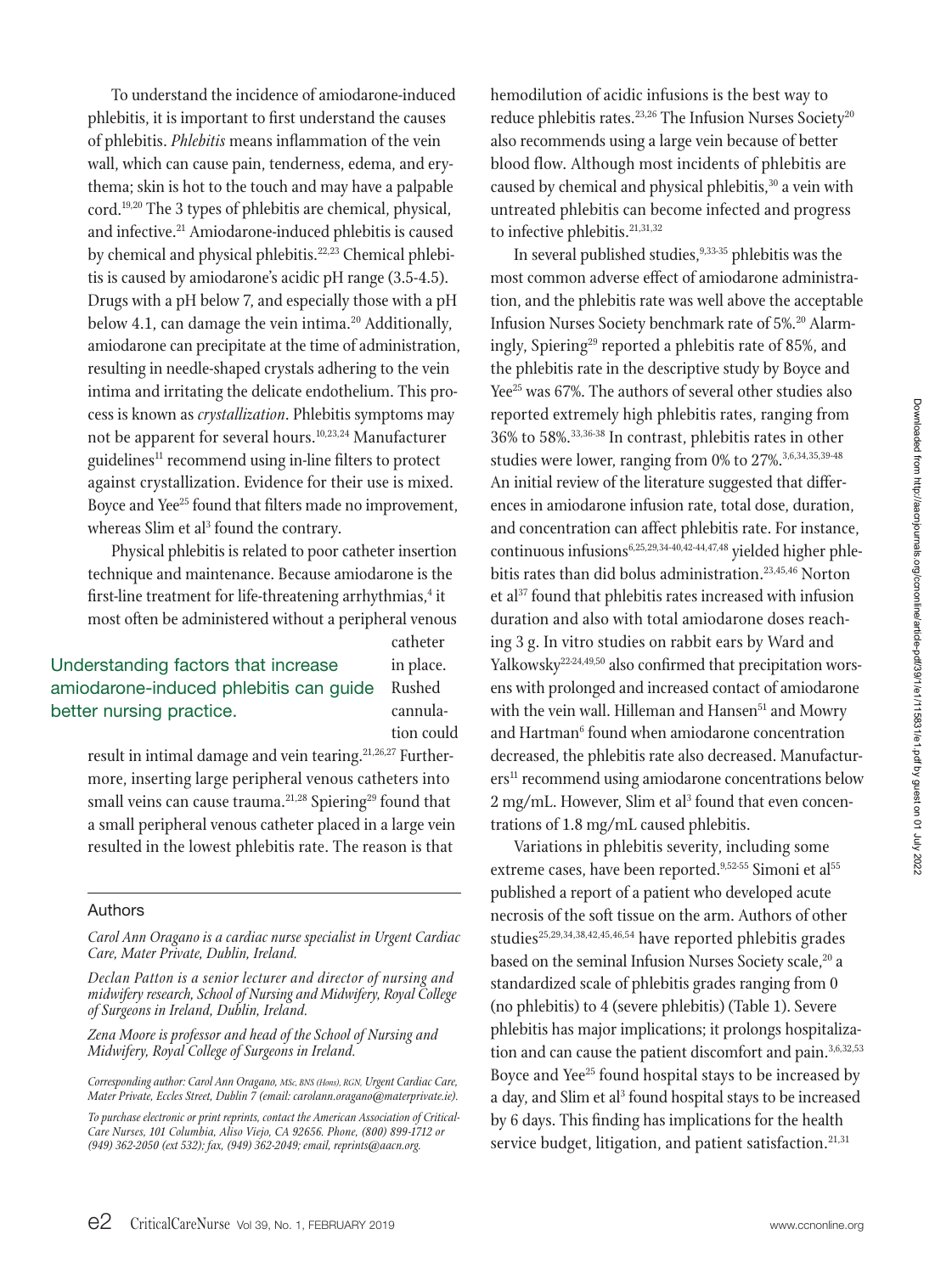#### **Table 1** Phlebitis severity grades (based on Infusion Nurses Society scale<sup>20a</sup>) among patients in included studies

| <b>Source</b>                                | <b>Patients with</b><br><b>INS phlebitis</b><br>grade<br>Λ | <b>Patients with</b><br><b>INS phlebitis</b><br>grade | <b>Patients with</b><br><b>INS phlebitis</b><br>grade<br>$\mathbf{2}$ | <b>Patients with</b><br><b>INS phlebitis</b><br>grade<br>3 | <b>Patients with</b><br><b>INS phlebitis</b><br>grade<br>4 | <b>Type of</b><br>phlebitis scale                                                                                    |
|----------------------------------------------|------------------------------------------------------------|-------------------------------------------------------|-----------------------------------------------------------------------|------------------------------------------------------------|------------------------------------------------------------|----------------------------------------------------------------------------------------------------------------------|
| Spiering <sup>29</sup> (part A) <sup>b</sup> | 5                                                          | 5                                                     | 18                                                                    | $\overline{2}$                                             | 4                                                          | <b>INS</b> scale                                                                                                     |
| Spiering <sup>29</sup> (part B) <sup>b</sup> | 21                                                         | 4                                                     | 4                                                                     | 5                                                          | 0                                                          | <b>INS</b> scale                                                                                                     |
| Boyce and Yee <sup>25</sup>                  | 4                                                          | 4                                                     | 1                                                                     | $\overline{2}$                                             | 1                                                          | Modified INS scale;<br>0+ range was merged<br>with grade 1 (highest<br>phlebitis grade was<br>used for each patient) |
| Bagheri-Nesami et al <sup>38</sup>           | 15                                                         | 0                                                     | 4                                                                     | 9                                                          | 8                                                          | Jackson VIP scale;<br>grade 5 was merged<br>with grade 4                                                             |
| Kreiss et al <sup>34</sup>                   | 15                                                         | 5                                                     | $\mathbf{0}$                                                          | 0                                                          | $\mathbf{0}$                                               | No scale; severity graded<br>by described symptoms                                                                   |
| Hofmann et al <sup>45</sup>                  | 78                                                         | 0                                                     | $\mathbf{0}$                                                          | 0                                                          | $\mathbf{0}$                                               | No scale; severity<br>graded by described<br>symptoms                                                                |
| Hofmann et al <sup>46</sup>                  | 49                                                         | 1                                                     | $\mathbf 0$                                                           | 0                                                          | $\mathbf{0}$                                               | No scale; severity graded<br>by described symptoms                                                                   |
| Vietti-Ramus et al <sup>42</sup>             | 35                                                         | 9                                                     | 0                                                                     | 0                                                          | 0                                                          | No scale; severity graded<br>by described symptoms                                                                   |
| <b>Total</b>                                 | 222                                                        | 28                                                    | 27                                                                    | 18                                                         | 13                                                         | 308 (total patients<br>assessed for severity)                                                                        |
| Overall phlebitis severity, $c \gamma$       | Grade 0<br>74                                              | Grade 1<br>9                                          | Grade 2<br>9                                                          | Grade 3<br>6                                               | Grade 4<br>4                                               |                                                                                                                      |

Abbreviations: INS, Infusion Nurses Society; VIP, Visual Infusion Phlebitis.

a Grade 0, no symptoms; grade 1, erythema at access site with or without pain; grade 2, pain at access site with erythema and/or edema; grade 3, pain at access site with erythema and/or edema, streak formation, palpable venous cord; grade 4, pain at access site with erythema and/or edema, streak formation, palpable venous cord greater than 1 in in length with purulent discharge.

b The Spiering study was conducted in 2 parts and separated in this table as parts A and B.

 $c$  Overall phlebitis severity percentage for each grade was calculated by dividing the total number of patients for each grade by the overall total number of patients that were assessed for phlebitis severity, then multiplied by 100.

Currently available research on amiodarone-induced phlebitis is sparse, and sample sizes are small. Two previous systematic reviews<sup>7,35</sup> examined the overall safety of amiodarone but did not focus solely on phlebitis or explore the relationships between phlebitis rates and factors contributing to phlebitis. In this systematic review we analyzed all studies in which amiodaroneinduced phlebitis was the primary or secondary endpoint. We examined the incidence of amiodarone-induced phlebitis and factors contributing to different phlebitis rates among studies, focusing on the contributing factors of infusion concentration, total dose, infusion rate, and infusion duration. Where appropriate, we pooled data to increase the statistical power and overall sample

size because doing so yields more meaningful results.<sup>56</sup> We also assessed the effects of in-line filters and nursing guidelines on phlebitis rates. We reviewed severity grades of phlebitis as a secondary outcome. The purpose of this systematic review was to help improve future practice guidelines and potentially reduce patient harm.

Patients in the target population for our systematic review had an underlying cardiac condition or had undergone cardiac surgical procedures and required intravenous amiodarone administration. These patients are more vulnerable than others to phlebitis because they tend to be elderly and have underlying conditions that make their veins more fragile. $26,57$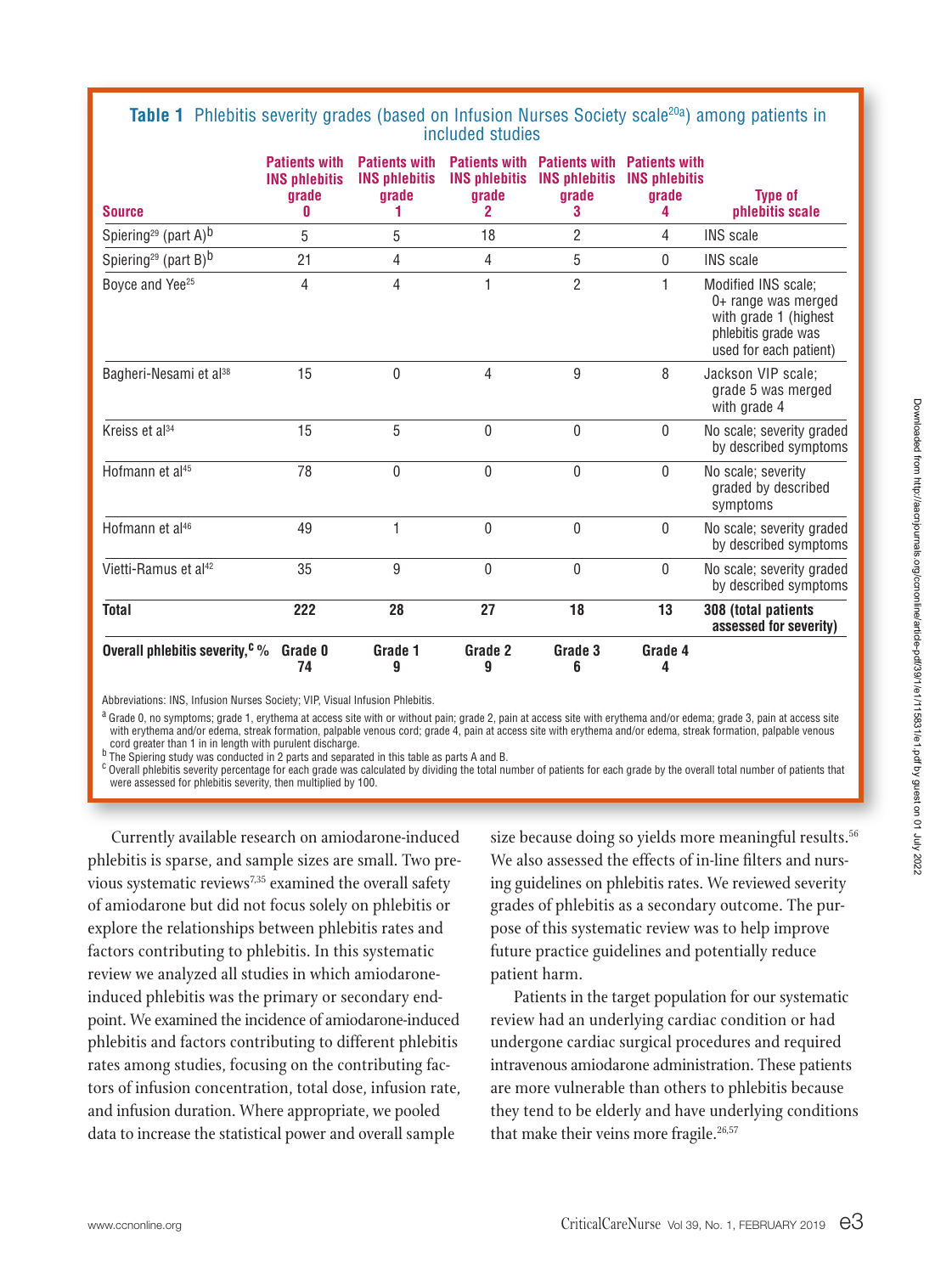## **Methods** Search Strategy

We searched the following databases for relevant articles published before February 2016: Cumulative Index to Nursing and Allied Health Literature, Cochrane Library, MEDLINE, Embase, Web of Science, and gray databases (Bielefeld, Lenus, EUGrey, RIAN, and DART). We searched for the keywords *phlebitis, thrombophlebitis,* or *extravasation* as a group and then combined with the keywords *amiodarone* or *Cordarone*. We reviewed all gray literature for potential relevance to avoid reporting bias.58,59 Gray literature is literature not readily available to the public. We contacted 2 experts $13,14$  regarding their poster presentations on amiodarone-induced phlebitis. Unfortunately, both confirmed that their research was never published. However, 1 expert<sup>14</sup> provided via email relevant statistics pertaining to amiodarone-induced phlebitis that decreased with the implementation of nursing guidelines.

We screened the titles and abstracts of all articles retrieved by the search for relevance. We included English-language primary research reports of patients with cardiac conditions (surgical or medical) who had

Increased surveillance is required with received peripherally administered intravenous

intravenous amiodarone. amiodarone. We excluded studies of pediatric or nonhuman patients, secondary research reports (literature reviews and letters), and studies in which patients received amiodarone orally

higher doses and concentrations of

or via a central venous catheter.

#### Data Analysis

In the studies that met the inclusion criteria, we used review management software<sup>60</sup> to assess the strength of association or nonindependence between phlebitis rates and its contributing factors, where appropriate. Dichotomous data were summarized with the odds ratio (OR). $60-62$ An overall meta-analysis was not appropriate because of the heterogeneity of the included studies.<sup>63</sup> Studies that incorporated the same contributing factors were grouped together for analysis. Not all of the studies were randomized controlled trials, so rather than analyzing data within studies (ie, comparing interventions against controls), we compared contributing factors between studies. For instance, we compared the results of studies

that did not use nursing guidelines with the results of studies that used guidelines. Likewise, we compared results of studies in which in-line filters were used with results of studies in which no filters were used. We also analyzed infusion concentration, duration, rate, and total dose between studies.

## Quality Appraisal of Included Studies

We appraised study quality using the Evidence-based Librarianship Critical Appraisal checklist.<sup>64</sup> This checklist employs questions with possible responses of "yes," "no," "unclear," or "not applicable" to assess the external and internal validity of each section of the study process and to provide an overall score for each study. If "yes" responses are 75% or more of total responses, or if the sum of "no" and "unclear" responses is 25% or less of total responses, then the study is considered valid.<sup>64</sup>

To avoid reporting bias and overrepresentation of positive or significant results, <sup>65-69</sup> we searched for unpublished data, but none were available. Additionally, we excluded 5 case studies<sup>9,52-55</sup> because they reported only extreme or unusual cases of phlebitis and were not representative of the broader population.<sup>61</sup> Attrition bias was less than 1% and therefore did not affect our overall results.66 Language bias was unavoidable because we included only English-language studies (no translation services were available). We included 2 systematic reviews. We reviewed 1 of these systematic reviews and appraised its quality with the PRISMA 2009 checklist.<sup>70</sup> We extracted 3 studies from the other systematic review and reviewed them individually; the other studies within that systematic review did not focus on phlebitis.

#### **Results**

Our search identified 216 records. We found 2 additional studies in the reference lists of 2 literature reviews retrieved during the screening process. Seven studies linked from the Cochrane database proved to be not applicable. After removing duplicates, 192 entries remained; we screened these by reviewing their titles and abstracts. We excluded 174 articles: 10 were not in English, 97 were not applicable, 53 were not primary studies, and 14 were based on nonhuman studies or pediatric populations. We reviewed the full texts of the remaining 18 articles. We excluded 5 case studies, 1 systematic review, and 1 study that did not confirm phlebitis rate, retaining 11 studies in our systematic review. We found 9 more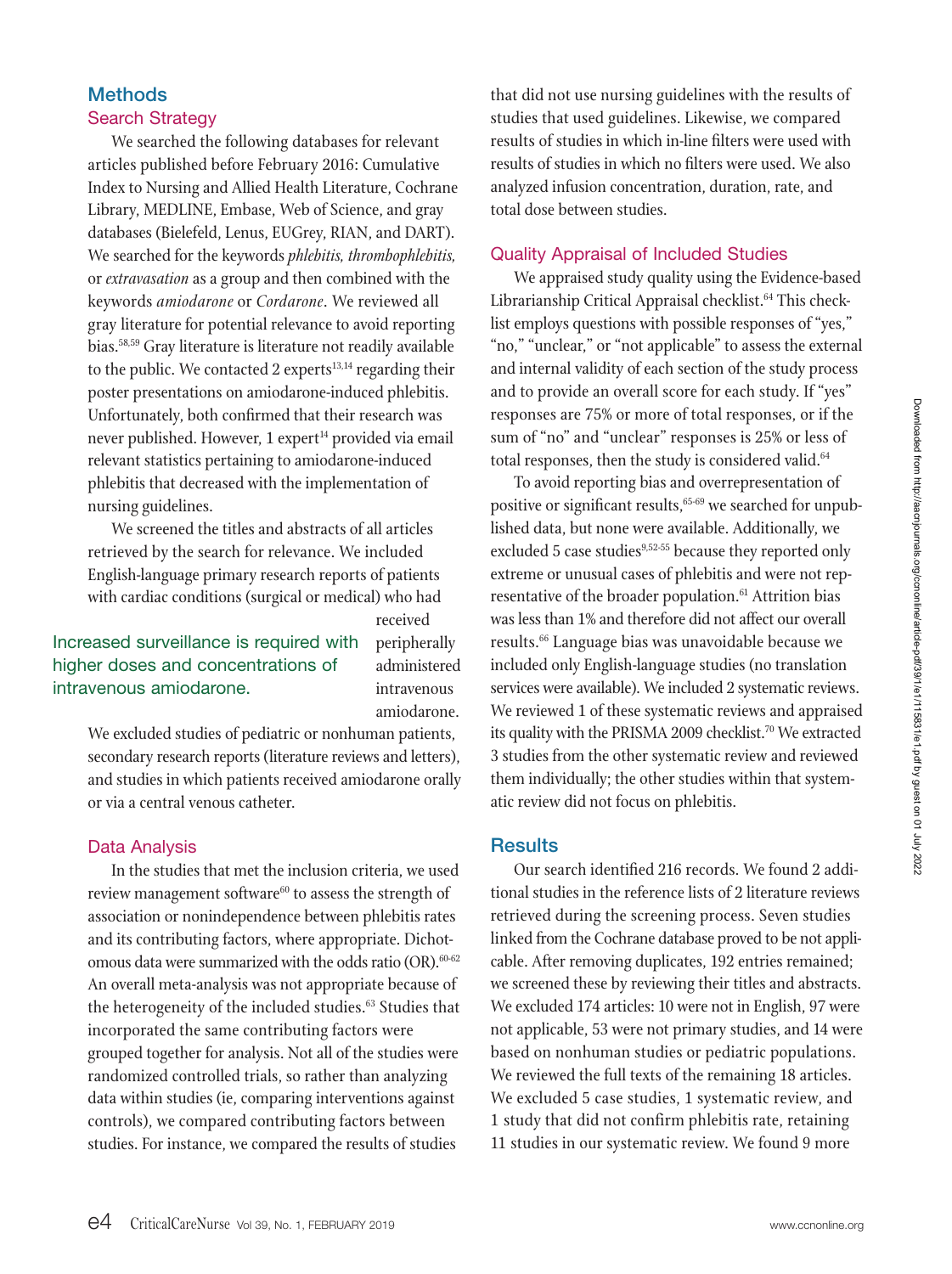## **Table 2** Overall phlebitis rates among patients in included studies

| <b>Source</b>                                        | No. of<br>patients | Patients with phlebitis,<br>No. (%) | <b>Patients without phlebitis,</b><br>No. (%) |
|------------------------------------------------------|--------------------|-------------------------------------|-----------------------------------------------|
| Spiering <sup>29</sup> (part A) <sup>a</sup>         | 34                 | 29 (85)                             | 5(25)                                         |
| Boyce and Yee <sup>25</sup>                          | 12                 | 8(67)                               | 4(33)                                         |
| Bagheri-Nesami et al <sup>38</sup>                   | 36                 | 21 (58)                             | 15(42)                                        |
| Martinho and Rodrigues <sup>33</sup>                 | 40                 | 22 (55)                             | 18(45)                                        |
| Norton et al <sup>37</sup>                           | 105                | 42 (40)                             | 63 (60)                                       |
| Spiering <sup>29</sup> (part B) <sup>a</sup>         | 34                 | 13 (38)                             | 21(62)                                        |
| Kochiadakis et al <sup>36</sup>                      | 33                 | 12 (36)                             | 21(64)                                        |
| Schützenberger et al <sup>39</sup>                   | 26                 | 7(27)                               | 19(73)                                        |
| Kreiss et al <sup>34</sup>                           | 20                 | 5(25)                               | 15(75)                                        |
| Vietti-Ramus et al <sup>42</sup>                     | 44                 | 9(20)                               | 35 (80)                                       |
| Vardas et al <sup>44</sup>                           | 108                | 17(16)                              | 91 (84)                                       |
| Cotter et al <sup>43</sup>                           | 50                 | 8(16)                               | 42 (84)                                       |
| Slim et $al3$                                        | 36                 | 5(14)                               | 31 (86)                                       |
| Mowry and Hartman <sup>6</sup> (part C) <sup>b</sup> | 69                 | 16(23)                              | 53 (89)                                       |
| Mowry and Hartman <sup>6</sup> (part A) <sup>b</sup> | 97                 | 10(10)                              | 87 (90)                                       |
| Xanthos et al <sup>47</sup>                          | 113                | 11(10)                              | 102 (90)                                      |
| Hilleman and Spinler <sup>35</sup>                   | 550                | 44(8)                               | 506 (92)                                      |
| Halonen et al <sup>48</sup>                          | 157                | 11 $(7)$                            | 146 (93)                                      |
| Mowry and Hartman <sup>6</sup> (part B) <sup>b</sup> | 173                | 10(6)                               | 163 (94)                                      |
| Kowey et al <sup>40</sup> (part B) <sup>a</sup>      | 105                | 3(3)                                | 102 (97)                                      |
| Galve et al <sup>41</sup>                            | 50                 | 1(2)                                | 49 (98)                                       |
| Hofmann et al (2006) <sup>46</sup>                   | 50                 | 1(2)                                | 49 (98)                                       |
| Hofmann et al (2004) <sup>45</sup>                   | 78                 | 0                                   | 78 (100)                                      |
| Kowey et al <sup>40</sup> (part A) <sup>a</sup>      | 94                 | $\boldsymbol{0}$                    | 94 (100)                                      |
| <b>TOTAL</b>                                         | 2114               | 305(14)                             | 1809 (86)                                     |

 $\frac{a}{b}$  The Spiering and Kowey et al studies were conducted in 2 parts and are represented in the table as parts A and B. <sup>b</sup> The Mowry and Hartman study was conducted in 3 parts and is represented in the table as parts A, B, and C.

articles by screening the reference lists of the included studies, yielding a total of 20 included articles.

## Overview of Included Studies

This systematic review included 5 retrospective studies,<sup>3,6,29,33,37</sup> 1 randomized controlled trial,<sup>38</sup> and 1 descriptive study<sup>25</sup> in which amiodarone-induced phlebitis was the primary outcome. In the remaining studies (3 prospective studies, <sup>34,42,45</sup> 1 systematic review, <sup>35</sup> and 9 randomized controlled trials<sup>36,39-41,43,44,46-48</sup>), amiodarone-induced phlebitis was a secondary outcome.

Included studies were carried out in the United States, 3,6,25,29,37,40 Europe, 34,36,39,41-48 Brazil, 33 and Iran<sup>38</sup> in various critical care, telemetry unit, and emergency department settings. Patients included in the studies had cardiac conditions (surgical or medical) that required intravenous amiodarone administration. Sample sizes varied. The systematic review conducted by Hilleman and Spinler<sup>35</sup> encompassed 550 patients. The largest study, by Halonen et al,<sup>48</sup> included 316 patients. The study by Boyce and Yee<sup>25</sup> was the smallest, with 12 patients. The mean (SD) number of patients in the included studies was 88 (107).

Our systematic review encompassed 2114 patients with an overall phlebitis rate of 14%. Phlebitis rates in the included studies ranged from 0% to 85% (Table 2). We grouped together studies that focused on the same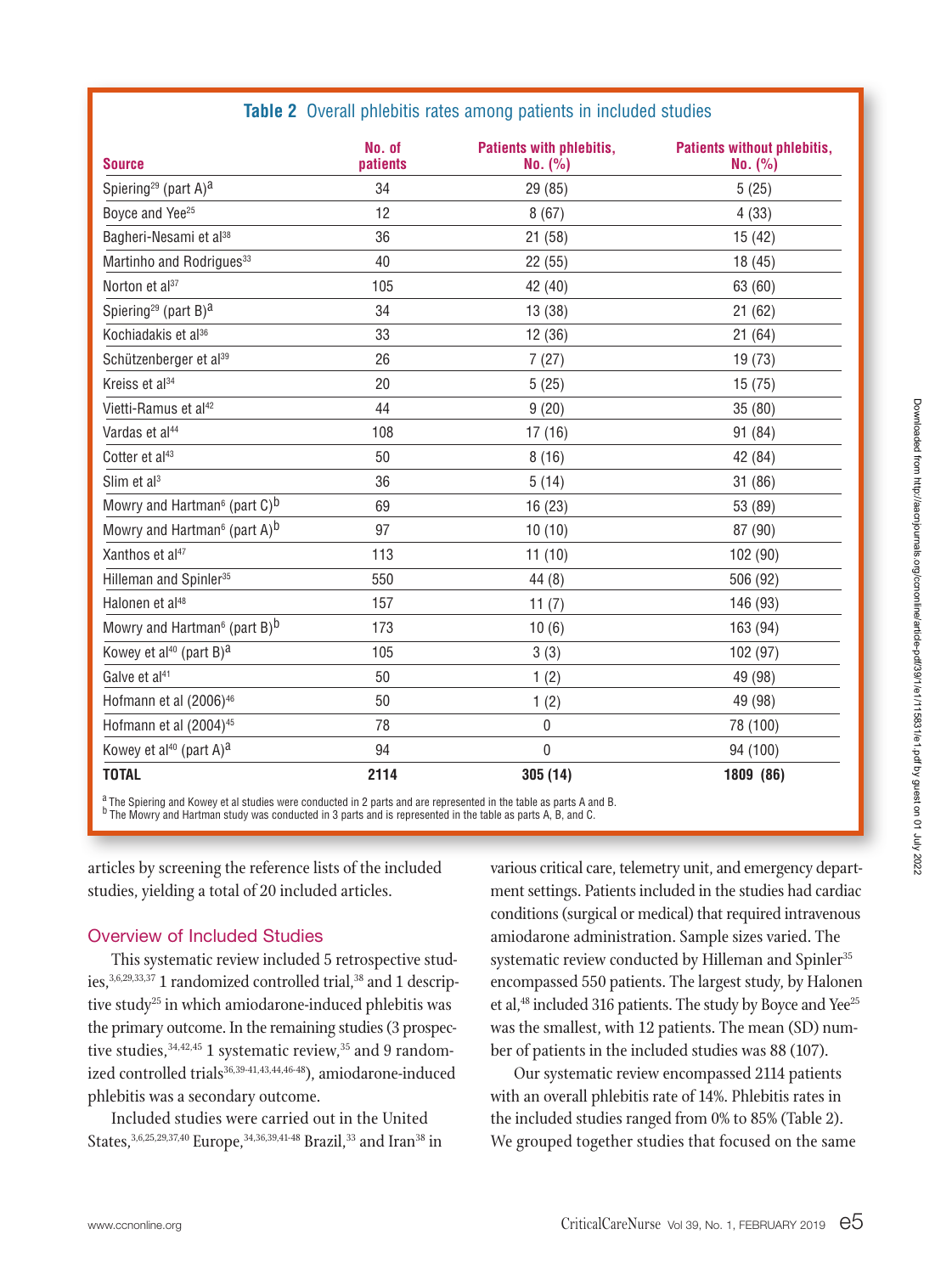| <b>Sample size</b> | <b>Patients with phlebitis,</b><br>No. (%) | <b>Concentration of amiodarone</b><br>infusion, mg/mL |
|--------------------|--------------------------------------------|-------------------------------------------------------|
| 34                 | 29 (85)                                    | 1.8                                                   |
| 12                 | 8(67)                                      | 1.8                                                   |
| 36                 | 21(58)                                     | 1.8                                                   |
| 40                 | 22(55)                                     | up to $3.6$                                           |
| 105                | 42 (40)                                    | 1.8                                                   |
| 34                 | 13(38)                                     | 1.8                                                   |
| 36                 | 5(14)                                      | 1.8                                                   |
| 69                 | 16(23)                                     | 1.8                                                   |
| 97                 | 10(10)                                     | 1.8                                                   |
| 173                | 10(6)                                      | 1.2                                                   |
| 50                 | 1(2)                                       | 1.2                                                   |
|                    |                                            |                                                       |

**Table 3** Phlebitis rates and amiodarone concentrations

<sup>a</sup> The Spiering study was conducted in 2 parts and is represented in the table as parts A and B.

b The Mowry and Hartman study was conducted in 3 parts and is represented in the table as parts A, B, and C.

contributing factor to analyze how these factors affected phlebitis rates.

#### Infusion Concentration

Phlebitis rates were higher with amiodarone concentrations of 1.8 mg/mL or greater<sup>3,25,29,33,37,38</sup> than with an amiodarone concentration of  $1.2$  mg/mL<sup>6,41</sup> (OR, 0.09; 95% CI, 0.05-0.18; *P*< .001; Table 3). The 1.8 mg/mL or greater concentration was used in 7 studies; the 1.2 mg/ mL concentration was used in 2 studies. The study by Mowry and Hartman<sup>6</sup> was conducted in 3 parts. The 1.8 mg/mL concentration was used in parts A and C; the 1.2 mg/mL concentration was used in part B. The phlebitis rate in part B was significantly lower than in parts A and C.

#### Total Dose

The total dose of intravenous amiodarone administered to patients in the studies ranged from 0.25 g to 4.8 g. For doses of 1 g and higher, increasing doses were not associated with increasing phlebitis rates (Table 4). For example, the phlebitis rate in patients receiving a dose of 4.8 g in 1 study<sup>40</sup> was lower than phlebitis rates of patients receiving doses of only 1.05 g in other studies.<sup>25,29,38,39</sup> However, doses of 0.45 g or less<sup>40,45,46</sup> were associated with lower phlebitis rates than were doses greater than 1 g (OR, 0.02; 95% CI, 0.00-0.16;  $P = .002$ ).<sup>25,29,34-39,42-44,47,48</sup> Norton et al<sup>37</sup> also showed that initial phlebitis rates were considerably lower when patients received an initial dose of less than 1 g of intravenous amiodarone, but once the total dose reached 3 g, phlebitis rates increased significantly by 40% (*P*< .001). In a 2-part study by Kowey et al, $40$  the total dose in part A was 4820 mg; the total dose in part B was only 246.35 mg. Part A participants had a phlebitis rate of 2.86%, whereas part B participants had a phlebitis rate of 0%.

#### Infusion Rate

Intravenous amiodarone infusion rates ranged from 0.1 mg/min to 2 mg/min (Table 5). Infusion rate and phlebitis rate were not correlated. For instance, participants in the study by Cotter et al<sup>43</sup> received an infusion rate of 2 mg/min and had a lower phlebitis rate (16%) than participants in some studies with infusion rates of less than 0.75 mg/min.29,34,36,38,39

#### Infusion Duration

Infusion duration ranged from 1-minute boluses to 48-hour continuous infusions. We found no overall relationship between infusion duration and phlebitis rate. For example, phlebitis rates in some studies with 24-hour infusions<sup>29,34,36-39,42-44</sup> were higher than in studies with 48-hour infusions.40,48 An exception was the study by Norton et al,<sup>37</sup> in which phlebitis significantly increased as infusion duration increased (*P*=.03). Studies in which amiodarone was administered as a bolus<sup>45,46</sup> yielded significantly lower phlebitis rates (< 2%) than studies in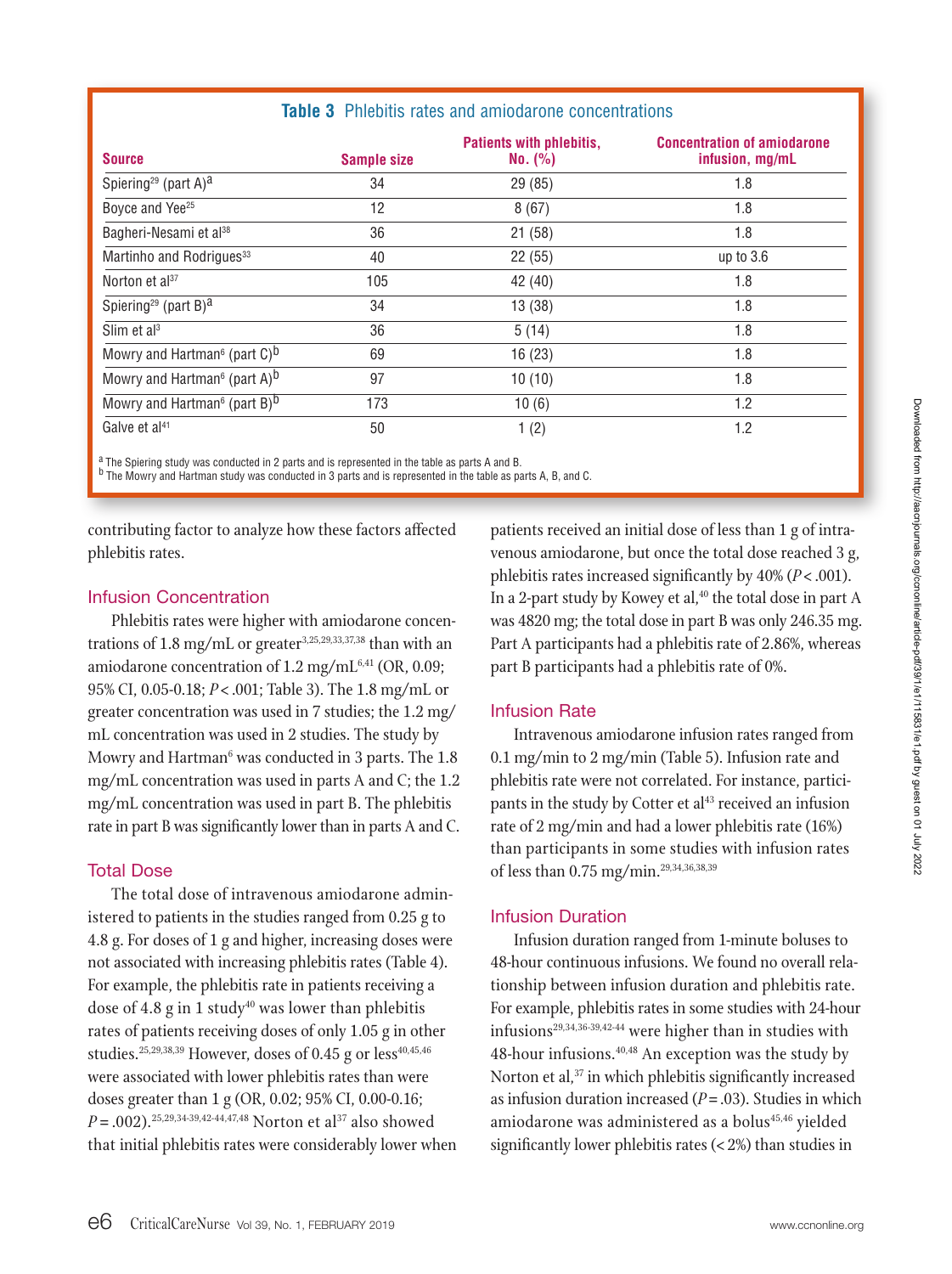| <b>Source</b>                                   | <b>No. of patients</b> | Patients with phlebitis,<br>No. (%) | <b>Total dose of</b><br>amiodarone, g | <b>Comments</b>           |
|-------------------------------------------------|------------------------|-------------------------------------|---------------------------------------|---------------------------|
| Spiering <sup>29</sup> (part A) <sup>a</sup>    | 34                     | 29 (85)                             | 1.05                                  |                           |
| Spiering <sup>29</sup> (part B) <sup>a</sup>    | 34                     | 13(38)                              | 1.05                                  |                           |
| Boyce and Yee <sup>25</sup>                     | 12                     | 8(67)                               | 1.05                                  |                           |
| Bagheri-Nesami et al <sup>38</sup>              | 36                     | 21(58)                              | 1.05                                  |                           |
| Norton et al <sup>37</sup>                      | 105                    | 42 (40)                             | 3                                     |                           |
| Kochiadakis et al <sup>36</sup>                 | 33                     | 12(36)                              | 1.7                                   | Minimal dose <sup>b</sup> |
| Shützenberger et al <sup>39</sup>               | 26                     | 7(27)                               | 1.05                                  |                           |
| Kreiss et al <sup>34</sup>                      | 20                     | 5(25)                               | 1.2                                   |                           |
| Vietti-Ramus et al <sup>42</sup>                | 44                     | 9(20)                               | 1.4                                   | Meanb                     |
| Vardas et al <sup>44</sup>                      | 108                    | 17(16)                              | 1.7                                   | Minimal dose <sup>b</sup> |
| Cotter et al <sup>43</sup>                      | 50                     | 8(16)                               | 3                                     |                           |
| Xanthos et al <sup>47</sup>                     | 113                    | 11(10)                              | 1.3                                   |                           |
| Hilleman and Spinler <sup>35</sup>              | 550                    | 44(8)                               | 1.2                                   | Meanb                     |
| Halonen et al <sup>48</sup>                     | 157                    | 11 $(7)$                            | $\overline{2}$                        | Maximum dose <sup>b</sup> |
| Kowey et al <sup>40</sup> (part B) <sup>a</sup> | 105                    | 3(3)                                | 4.8                                   |                           |
| Galve et al <sup>41</sup>                       | 50                     | 1(2)                                | 1.5                                   | Minimal dose <sup>b</sup> |
| Hofmann et al (2006) <sup>46</sup>              | 50                     | 1(2)                                | 0.45                                  |                           |
| Hofmann et al (2004) <sup>45</sup>              | 78                     | 0(0)                                | 0.45                                  |                           |
| Kowey et al <sup>40</sup> (part A) <sup>a</sup> | 94                     | 0                                   | 0.25                                  |                           |

#### **Table 4** Phlebitis rates and total doses of intravenous amiodarone

<sup>a</sup> The Spiering and Kowey et al studies were conducted in 2 parts and represented in the table as parts A and B.

<sup>b</sup> For some studies, the author used mean or approximate total dose for this analysis.

which amiodarone was administered as continuous infusions6,25,29,34-40,42-44,47,48 (OR, 0.05; 95% CI, 0.01-0.33; *P*=.002; Figure 1). Additionally, in the study by Norton et al,  $37$ phlebitis rates were lower when amiodarone was administered in boluses (*P*<.05).

#### Effectiveness of Nursing Guidelines

The absence of nursing guidelines increased phlebitis rates (OR, 0.13; 95% CI, 0.09-0.20; *P* < .001). Studies in which guidelines were implemented<sup>6,29</sup> had phlebitis rates ranging from 5.8% to 38%. Studies with no nursing guidelines<sup>25,29,33,37</sup> had phlebitis rates ranging from 40% to 85% (Table 6). The Spiering<sup>29</sup> study was divided into 2 parts. Nursing guidelines were not used in part A but were used in part B. The phlebitis rate was 85% in part A and fell to 38% in part B after guidelines were introduced.

## Absence or Presence of In-line Filter

Studies in which in-line filters were used $6,25,29$  had phlebitis rates ranging from 5.8% to 67%, whereas those in which no filters were used<sup>3,29,37</sup> had phlebitis rates ranging from 13.9% to 85%. Phlebitis rates were significantly higher in the absence of filter use (OR, 0.23; 95% CI, 0.15-0.34; *P*<.001; Figure 2).

## Secondary Outcome

Our secondary outcome was phlebitis severity measured with the Infusion Nurses Society phlebitis scale.<sup>20</sup> Seven studies reported phlebitis severity, and some used different scales.<sup>25,38</sup> To facilitate analysis, we converted all of these to the Infusion Nurses Society scale.<sup>20</sup> Other studies<sup>34,42,45-46</sup> did not specify a phlebitis scale or grade but did report phlebitis symptoms, so we graded phlebitis on the basis of the descriptions (Table 1). The most common phlebitis grade overall was 0 (no phlebitis), followed by grades 1, 2, 3, and 4. Spiering<sup>29</sup> indicated that phlebitis severity decreased when nursing guidelines were implemented, and only 1 episode of grade 1 phlebitis was reported in the 2 studies of bolus administration.45,46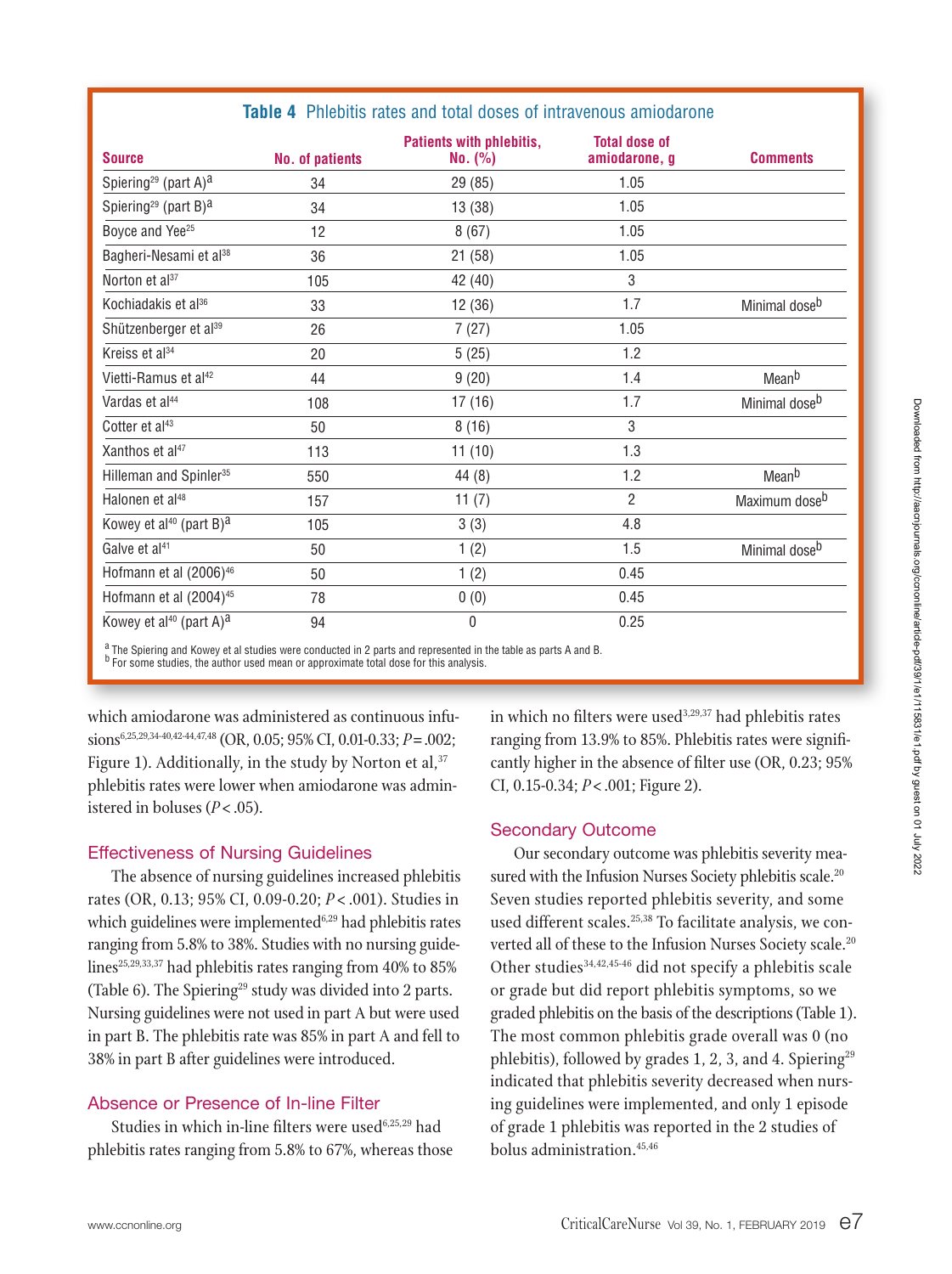| <b>Source</b>                                           | <b>No. of patients</b> | <b>Patients with</b><br>phlebitis, No. (%) | Infusion rate, mg/min |
|---------------------------------------------------------|------------------------|--------------------------------------------|-----------------------|
| Spiering <sup>29</sup> (part A) <sup>a</sup>            | 34                     | 29 (85)                                    | 0.62                  |
| Boyce and Yee <sup>25</sup>                             | 12                     | 8(67)                                      | 0.62                  |
| Bagheri-Nesami et al <sup>38</sup>                      | 36                     | 21(58)                                     | 0.62                  |
| Norton et al <sup>37</sup>                              | 105                    | 42 (40)                                    | 0.75                  |
| Spiering <sup>29</sup> (part B) <sup>a</sup>            | 34                     | 13(38)                                     | 0.62                  |
| Kochiadakis et al <sup>36</sup>                         | 33                     | 12(36)                                     | 1                     |
| Shützenberger et al <sup>39</sup>                       | 26                     | 7(27)                                      | 0.73                  |
| Kreiss et al <sup>34</sup>                              | 20                     | 5(25)                                      | 0.63                  |
| Vietti-Ramus et al <sup>42</sup>                        | 44                     | 9(20)                                      | 0.97                  |
| Vardas et al <sup>44</sup>                              | 108                    | 17(16)                                     | 1.2                   |
| Cotter et al <sup>43</sup>                              | 50                     | 8(16)                                      | $\overline{2}$        |
| Slim et al <sup>3</sup>                                 | 36                     | 5(14)                                      | 0.62                  |
| Mowry and Hartman <sup>6</sup> (part $C$ ) <sup>b</sup> | 69                     | 16(23)                                     | 0.5                   |
| Mowry and Hartman <sup>6</sup> (part A) <sup>b</sup>    | 97                     | 10(10)                                     | 0.5                   |
| Xanthos et al <sup>47</sup>                             | 113                    | 11(10)                                     | 0.69                  |
| Hilleman and Spinler <sup>35</sup>                      | 550                    | 44(8)                                      | 0.62                  |
| Halonen et al <sup>48</sup>                             | 157                    | 11 $(7)$                                   | 0.69                  |
| Mowry and Hartman <sup>6</sup> (part B)b                | 173                    | 10(6)                                      | 0.5                   |
| Kowey et al <sup>40</sup> (part B) <sup>a</sup>         | 105                    | 3(3)                                       | 0.75                  |
| Galve et al <sup>41</sup>                               | 50                     | 1(2)                                       | 0.83                  |
| Kowey et al <sup>40</sup> (part A) <sup>a</sup>         | 94                     | 0                                          | 0.1                   |

#### **Table 5** Phlebitis rates and intravenous amiodarone infusion rates

 $\frac{a}{b}$  The Spiering and Kowey et al studies were conducted in 2 parts and represented in the table as parts A and B. <sup>b</sup> The Mowry study was conducted in 3 parts and represented in the table as parts A, B, and C.

| <b>Study or subgroup</b>                                                                                                 | <b>Bolus</b><br>Events |     | <b>Infusion</b><br><b>Total Events</b> | Total | Weight | Odds ratio<br><b>M-H, fixed (95% CI)</b> | Odds ratio<br>M-H, fixed $(95\% \text{ Cl})$ |      |
|--------------------------------------------------------------------------------------------------------------------------|------------------------|-----|----------------------------------------|-------|--------|------------------------------------------|----------------------------------------------|------|
| <b>Studies</b>                                                                                                           |                        | 128 | 277                                    | 1910  | 100%   | $0.05(0.01-0.33)$                        |                                              |      |
| <b>Total (95% CI)</b><br>Total events<br>Heterogeneity: not applicable<br>Test for overall effect: $z=3.05$ ( $P=.002$ ) |                        | 128 | 277                                    | 1910  | 100%   | $0.05(0.01-0.33)$<br>0.001               | 10<br>Favors infusion<br>Favors bolus        | 1000 |
| <b>Figure 1</b> Continuous infusion versus bolus forest plot.                                                            |                        |     |                                        |       |        |                                          |                                              |      |

Abbreviation: M-H, Mantel-Haenszel test.

#### Quality Appraisal Outcomes

We appraised the quality of the systematic review<sup>35</sup> by using the PRISMA 2009 checklist.<sup>70</sup> Most steps were completed, but randomization details and the data collection process were not described and the data extraction tool was not validated. The remaining studies were valid

and of high quality, with overall Evidence-based Librarianship Checklist scores ranging from 79% to 96%. Authors of 14 studies<sup>3,33,34,36,39-48</sup> failed to clarify whether their data collection tools were validated. Testing of data collection tools is essential because it confirms whether the appropriate data are collected in a valid and reliable manner.<sup>71</sup>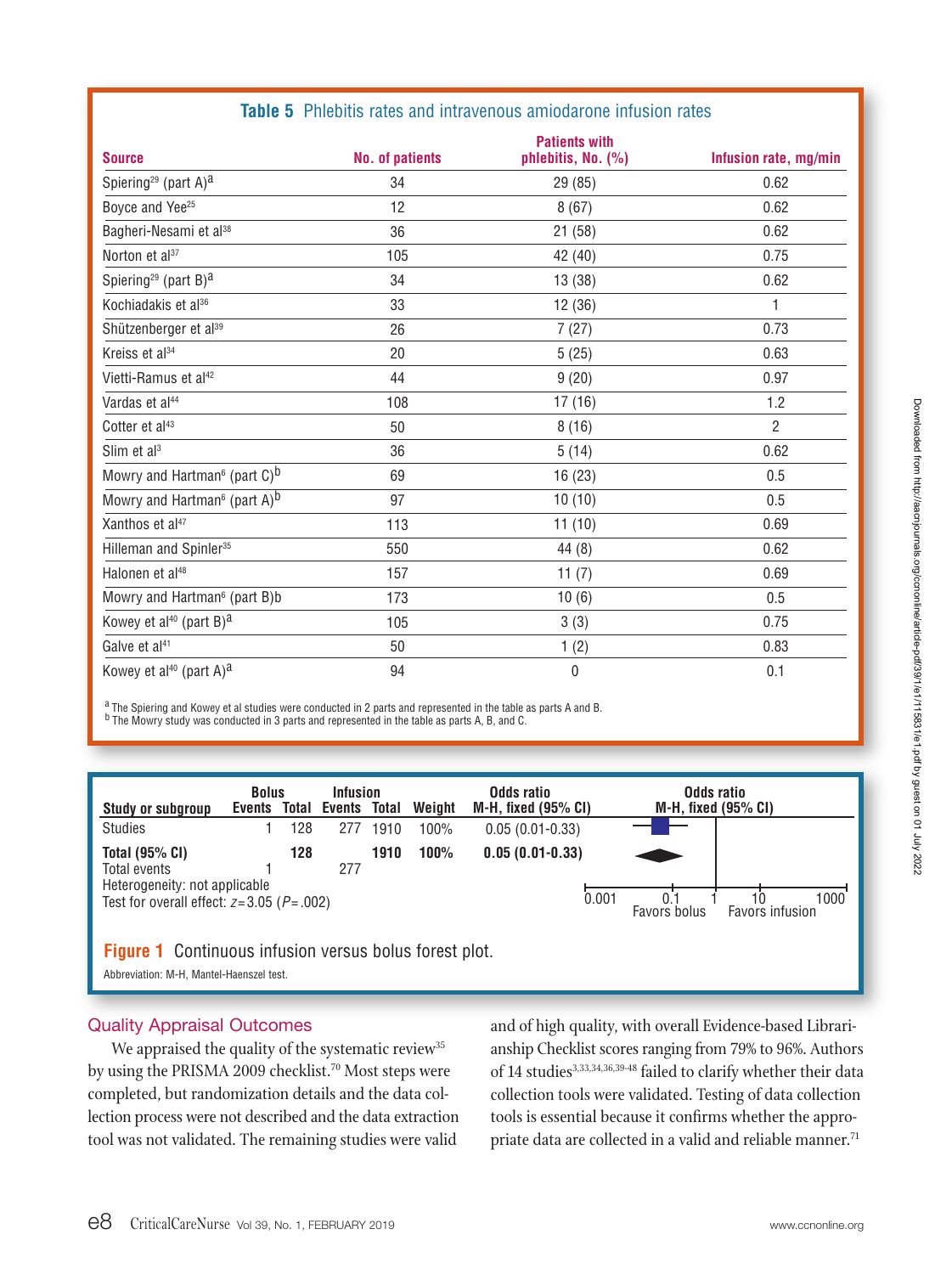## **Table 6** Phlebitis rates and use of nursing guidelines

| <b>Source</b>                                           | <b>No. of patients</b> | Phlebitis present, No. (%) | <b>Nursing guidelines used</b> |
|---------------------------------------------------------|------------------------|----------------------------|--------------------------------|
| Spiering <sup>29</sup> (part A) <sup>a</sup>            | 34                     | 29 (85)                    | No                             |
| Boyce and Yee <sup>25</sup>                             | 12                     | 8(67)                      | No                             |
| Martinho and Rodrigues <sup>33</sup>                    | 40                     | 22(55)                     | No                             |
| Norton et $al^{37}$                                     | 105                    | 42 (40)                    | No                             |
| Spiering <sup>29</sup> (part B) <sup>a</sup>            | 34                     | 13 (38)                    | Yes                            |
| Mowry and Hartman <sup>6</sup> (part $C$ ) <sup>b</sup> | 69                     | 16(23)                     | Yes                            |
| Mowry and Hartman <sup>6</sup> (part A) <sup>b</sup>    | 97                     | 10(10)                     | Yes                            |
| Mowry and Hartman <sup>6</sup> (part B) <sup>b</sup>    | 173                    | 10(6)                      | Yes                            |

<sup>a</sup> The Spiering study was conducted in 2 parts and represented in the table as parts A and B.

b The Mowry study was conducted in 3 parts and represented in the table as parts A, B, and C.



Martinho and Rodrigues<sup>33</sup> used a data collection tool based on a semistructured script, which is open to interpretation—inconsistencies that could introduce bias.<sup>61</sup> Three studies<sup>25,37,38</sup> had robust data collection tools; their phlebitis scales were validated, piloted, and approved by nursing experts. We assessed the studies for detection, selection, performance, reporting, and attrition bias.

Detection Bias. Our systematic review included 2 double-blinded studies<sup>38,40</sup> and 3 single-blinded studies,<sup>36,41,47</sup> which helped eliminate detection bias. However, the remaining studies were not blinded. Authors of 2 studies<sup>6,25</sup> mentioned that staff members were involved in data collection but did not confirm whether they were also involved in caring for the participants.

Selection Bias. Five retrospective,  $3,6,29,33,37$  3 prospective,  $34,42,45$  and 1 descriptive<sup>25</sup> study used nonprobability sampling techniques, which introduce selection bias.

Performance Bias. Two double-blinded studies<sup>38,40</sup> and 3 single-blinded studies<sup>36,41,47</sup> helped eliminate performance bias. Hofmann et al<sup>46</sup> confirmed that randomization was performed by using sealed envelopes but did not state whether the study was singleor double-blinded. Likewise, authors of 3 randomized controlled trials<sup>39,43,44</sup> did not confirm whether their studies were blinded. The remaining studies were not blinded.3,6,25,29,33,34,37,42,45,48

Reporting Bias. All included studies reported data on the outcomes under investigation.3,6,25,29,33-48

Attrition Bias. Shützenberger et al<sup>39</sup> withdrew 1 patient because of an adverse event. Kowey et al<sup>40</sup> stated that  $14\%$  of participants died, and Halonen et al<sup>48</sup> stated that 1 person died during treatment. In addition, 10 studies3,6,25,29,33,37,38,41,46,47 did not report attrition. Six studies confirmed that there was no attrition.<sup>34,36,42-45</sup>

#### **Discussion**

The wide range in phlebitis rates among studies was partly due to the different contributing factors. Identifying the contributing factors that affected phlebitis rates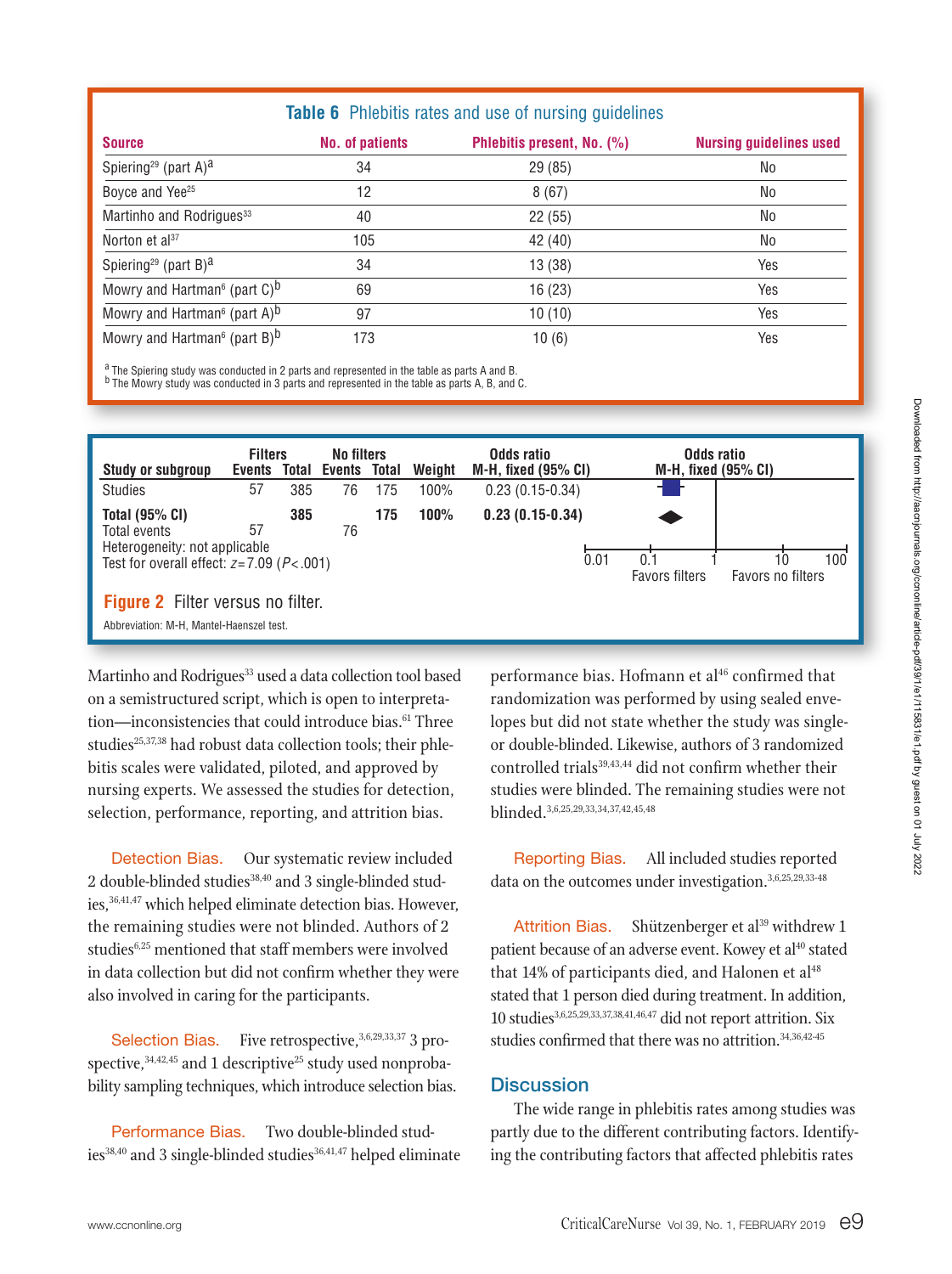was difficult because more than 1 of these factors were often present. For example, the phlebitis rate in the study by Kowey et al<sup>40</sup> was 0%. In that study both the amiodarone infusion rate (0.1 mg/min) and the total amiodarone dose (0.25 g) were low, so ascertaining which factor affected the phlebitis rate was challenging. However, among all of the included studies, total doses greater than 1 g were associated with increased phlebitis rates.25,29,34-39,42-44,47,48

Studies in which in-line filters were used<sup>6,29</sup> had lower phlebitis rates than did studies in which filters were not used. However, in these studies, nursing guidelines (which reduce phlebitis rates) were also used. It was therefore initially difficult to distinguish if nursing guidelines or filters improved phlebitis rates. In the study by Boyce and Yee,<sup>25</sup> filters but no nursing guidelines were used, and the authors stated that filters made no difference in reducing their phlebitis rates. Therefore, their high

phlebitis

## Inline filters and nursing guidelines have rate (67%) been shown to reduce phlebitis rates.

could be due to the

absence of nursing guidelines. The Boyce and Yee study<sup>25</sup> had a small sample size, inhibiting the ability to draw reliable conclusions. The Spiering<sup>29</sup> study clearly demonstrated the benefits of nursing guidelines. Even though filters were used in parts A and B of their study, the phlebitis rate dramatically decreased (from 85% to 38%) in part B, when nursing guidelines were introduced. On the other hand, Slim et al<sup>3</sup> noted that after their study was completed, they introduced filters and their phlebitis rates decreased. The study by Martinho and Rodrigues<sup>33</sup> confirmed that the absence of nursing guidelines was an important extrinsic factor in increasing phlebitis rates. In summary, both nursing guidelines and filters could individually and collectively reduce phlebitis rates.

Different study designs meant that a meta-analysis was impossible because studies were not homogeneous.<sup>67</sup> Despite this heterogeneity, a subanalysis of groups of studies focusing on the same contributing factors was possible. These results should be viewed with caution because the wide range in phlebitis rates could also be due to different practice standards among the studies. The study by Bagheri-Nesami et al<sup>38</sup> had a high phlebitis rate (58%) even though the infusion rate was only 0.62 mg/min. This high phlebitis rate may have been due to the infusion site. Patients in this study received amiodarone infusions via veins in the hand, which tend

to be fragile and prone to phlebitis.<sup>28</sup> Norton et al<sup>37</sup> also stated that some peripheral catheters were placed in hand veins, which could be a reason for their 40% phlebitis rate.

Peripheral venous catheter site and catheter size were not always noted, and a reasonable assumption is that these factors were inconsistent throughout studies. Spiering<sup>29</sup> suggested that 22-gauge catheters yielded the lowest phlebitis rates, yet Boyce and Yee<sup>25</sup> found that catheter size and peripheral venous catheter site made no difference to phlebitis rates. Dedicated catheter use was also inconsistent within the studies, potentially affecting phlebitis rates. Dedicated catheters were used in the studies by Spiering<sup>29</sup> and Mowry and Hartman,<sup>6</sup> but the remaining studies were not consistent in this regard. Martinho and Rodrigues $33$  highlighted that the absence of dedicated catheter use in their study increased phlebitis rates.

Different study designs yielded variation in phlebitis rates. The observation and descriptive studies introduced an element of observer bias. Spiering<sup>29</sup> and Mowry and Hartman<sup>6</sup> stated that it was hard to distinguish if reduced phlebitis rates were due solely to the improvements made or due to heightened awareness during their studies. The 5 retrospective studies<sup>3,6,29,33,37</sup> introduced the risk of recall bias.61 Retrospective data can be incomplete or subjective because the data were not originally collected for research purposes.<sup>61</sup> Norton et al<sup>37</sup> and Boyce and Yee<sup>25</sup> highlighted retrospective data collection as a study limitation. In the 3 prospective studies,  $34,42,45$  data were collected as they became available, yielding more meaningful data specific to the research question.<sup>61</sup>

Different sampling techniques introduced an element of selection, performance, and detection bias, which is likely to have contributed to the variation in phlebitis rates. $61,71$  The wide range in phlebitis rates may also have arisen because some studies' sample sizes were too small to draw conclusions in isolation.<sup>25,34,39</sup> However, despite all of these variations, the studies included in our systematic review had excellent internal validity. Pooling the studies for analysis increased the overall power of evidence.<sup>56,62</sup> Furthermore, the demographic profile of patients within the included studies was homogeneous. Most patients were older than 60 years old. Martinho and Rodrigues $33$  suggested that patient age is an intrinsic cause of phlebitis; older patients have fragile veins.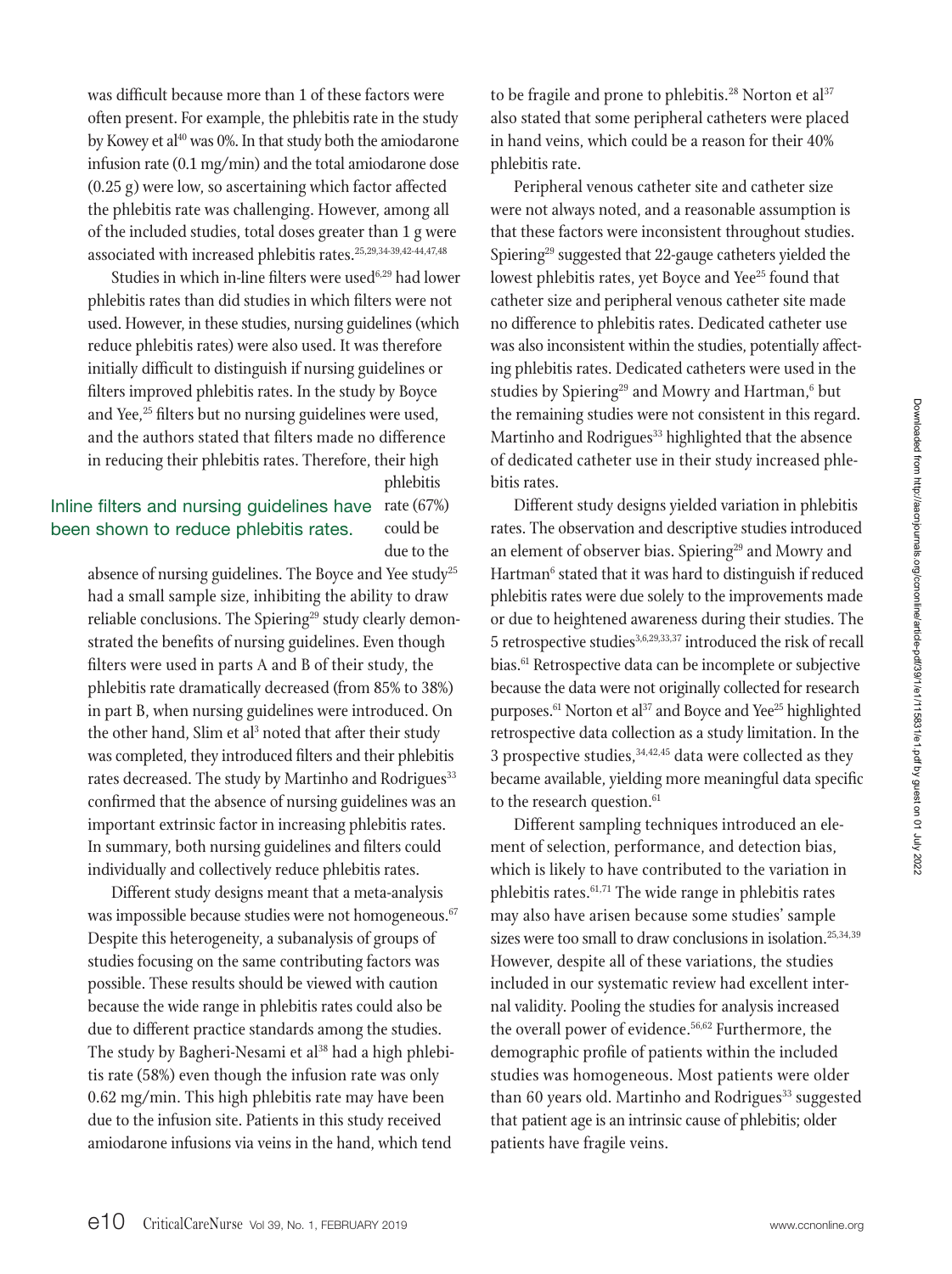#### Implications for Nurses

Nurses should be aware of the potential for phlebitis, including the specific phlebitis rates for their clinical areas, and be mindful of the associated contributing factors. Understanding the contributing factors that could potentially increase phlebitis risk can prompt nurses to be vigilant and take immediate action to avoid further progression.<sup>21,25</sup> Frequent routine assessment and documentation of phlebitis grades and nursing interventions are important.<sup>21,25,31</sup> Introducing nursing guidelines and in-line filters may reduce the phlebitis rate, potentially reducing costs and shortening hospital stays.<sup>3,25</sup>

#### **Conclusions**

Our review revealed a wide range in phlebitis rates (0%-85%) that was apparently dependent on certain contributing factors. An increase in amiodarone concentration was associated with an increase in phlebitis rate. Total intravenous amiodarone doses of 0.45 g or less were associated with lower phlebitis rates than were doses greater than 1 g. We did not identify a relationship between phlebitis rate and infusion rate or infusion duration. However, the 2 studies in which amiodarone was administered as an intravenous bolus<sup>45,46</sup> reported extremely low phlebitis rates and minimal severity compared with studies in which amiodarone was administered as a continuous infusion.<sup>6,25,29,34-40,42-44,47,48</sup> The most common phlebitis severity grade was 0 (no phlebitis), followed by grades 1, 2, 3, and 4. The results of this systematic review suggest that using nursing guidelines and in-line filters reduces phlebitis rates, with 1 study also showing a reduction in severity. The evidence is not robust, however, because it is based on 2 retrospective studies and 1 descriptive study.6,25,29 Increased awareness, monitoring, and education during the course of these studies probably also contributed to reduced phlebitis rates.

The wide variations in phlebitis rates were due not only to contributing factors but also to heterogeneity among studies in elements such as peripheral venous catheter location, catheter size, and dedicated catheter use. The variations in methodological approach limit the overall certainty of the evidence, highlighting the need for further research, preferably a large, well-designed randomized controlled trial. Nonetheless, this systematic review shows that educating nurses about potential contributing factors for amiodarone-induced phlebitis

and implementing nursing guidelines and in-line filters will help reduce phlebitis rates. Nursing guidelines should also emphasize that higher amiodarone infusion concentrations and total administered doses require increased surveillance. CCN

#### Financial Disclosures None reported.

#### References

- 1. Faniel R, Schoenfeld P. Efficacy of i.v. amiodarone in converting rapid atrial fibrillation and flutter to sinus rhythm in intensive care patients. *Eur Heart J.* 1983;4(3):180-185.
- 2. Shrivastava R, Smith B, Caskey D, Reddy P. Atrial fibrillation after cardiac surgery: does prophylactic therapy decrease adverse outcomes associated with atrial fibrillation. *J Intensive Care Med.* 2009;24(1):18-25.
- 3. Slim AM, Roth JE, Duffy B, Boyd SY, Rubal BJ. The incidence of phlebitis with intravenous amiodarone at guideline dose recommendations. *Mil Med.* 2007;172(12):1279-1283.
- 4. American Heart Association. *Advanced Cardiovascular Life Support Provider Manual.* Dallas, TX: American Heart Association; 2011.
- 5. Eppert HD, Goddard KB. Administration of amiodarone during resuscitation of ventricular arrhythmias. *J Emerg Nurs.* 2010;36(1):26-28.
- 6. Mowry JL, Hartman LS. Intravascular thrombophlebitis related to the peripheral infusion of amiodarone and vancomycin. *West J Nurs Res.* 2011;33(3):457-471.
- 7. Santangeli P, Di Biase L, Burkhardt JD, et al. Examining the safety of amiodarone. *Expert Opin Drug Saf.* 2012;11(2):191-214.
- 8. Vassallo P, Trohman RG. Prescribing amiodarone: an evidence-based review of clinical indications. *JAMA.* 2007;298(11):1312-1322.
- 9. Aravanis C. Acute thrombophlebitis due to IV use of amiodarone. *Chest.* 1982;82(4):515-516.
- 10. Kerin NZ, Blevins R, Rubenfire M, Faital K, Householder S. Acute thrombophlebitis following IV amiodarone administration. *Chest.* 1983;84(1):120.
- 11. Cordarone intravenous [package insert]. Philadelphia, PA: Wyeth Laboratories; 2001.
- 12. Electronic Medicines Compendium. EMC website. https://www.medicines .org.uk/emc/product/8739/smpc. Accessed January 30, 2016.
- 13. Achi M, Hudkins J, Nasir N. Thrombophlebitis associated with peripheral amiodarone. *Pharmacotherapy*. 2012;32(10):e266. Abstract 299.
- 14. Slaymaker J, Schmidt C, King L, Horst M. Variation in intravenous amiodarone use - reducing adverse outcomes with an inpatient safety initiative. *Heart Rhythm.* 2014;11(5 suppl):S340. Poster PO04-29.
- 15. McGee DC, Gould MK. Preventing complications of central venous catheterization. *N Engl J Med.* 2003;348(12):1123-1133.
- 16. Safdar N, Maki DG. Risk of catheter-related bloodstream infection with peripherally inserted central venous catheters used in hospitalized patients. *Chest.* 2005;128(2):489-495.
- 17. Maki DG, Kluger DM, Crnich CJ. The risk of bloodstream infection in adults with different intravascular devices: a systematic review of 200 published prospective studies. *Mayo Clin Proc.* 2006;81(9):1159-1171.
- 18. Chopra V, Flanders SA, Saint S. The problem with peripherally inserted central catheters. *JAMA*. 2012;308(15):1527-1528.
- 19. Maki DG, Ringer M. *Improving Catheter Site Care. International Congress and Symposium Series.* London, England: Royal Society of Medicine Services Ltd; 1997.
- 20. Infusion Nurses Society. Infusion nursing standards of practice. *J Infus Nurs.* 2007;30(3).
- 21. Campbell L. I.v.-related phlebitis, complications and length of hospital stay: 1. *Br J Nurs.* 1998;7(21):1304-1306, 1308-1312.
- 22. Ward GH, Yalkowsky SH. Studies in phlebitis. IV: injection rate and amiodarone-induced phlebitis. *J Parenter Sci Technol.* 1993;47(1):40-43.
- 23. Yalkowsky SH, Krzyzaniak JF, Ward GH. Formulation-related problems associated with intravenous drug delivery. *J Pharm Sci.* 1998;87(7): 787-796.
- 24. Ward GH, Yalkowsky SH. Studies in phlebitis. VI: dilution-induced precipitation of amiodarone HCl. *J Parenter Sci Technol.* 1993;47(4):161-165.
- 25. Boyce BA, Yee BH. Incidence and severity of phlebitis in patients receiving peripherally infused amiodarone. *Crit Care Nurse.* 2012;32(4):27-34.
- 26. Gorski LA, Hagle ME, Bierman S. Intermittently delivered IV medication and pH: reevaluating the evidence. *J Infus Nurs.* 2015;38(1):27-46.
- 27. Campbell L. I.v.-related phlebitis, complications and length of hospital stay: 2. *Br J Nurs.* 1998;7(22):1364-1366, 1368-1370, 1372-1373.

Downloaded from http://aacnjournals.org/ccnonline/article-pdf/39/1/e1/115831/e1.pdf by guest on 01 July 2022